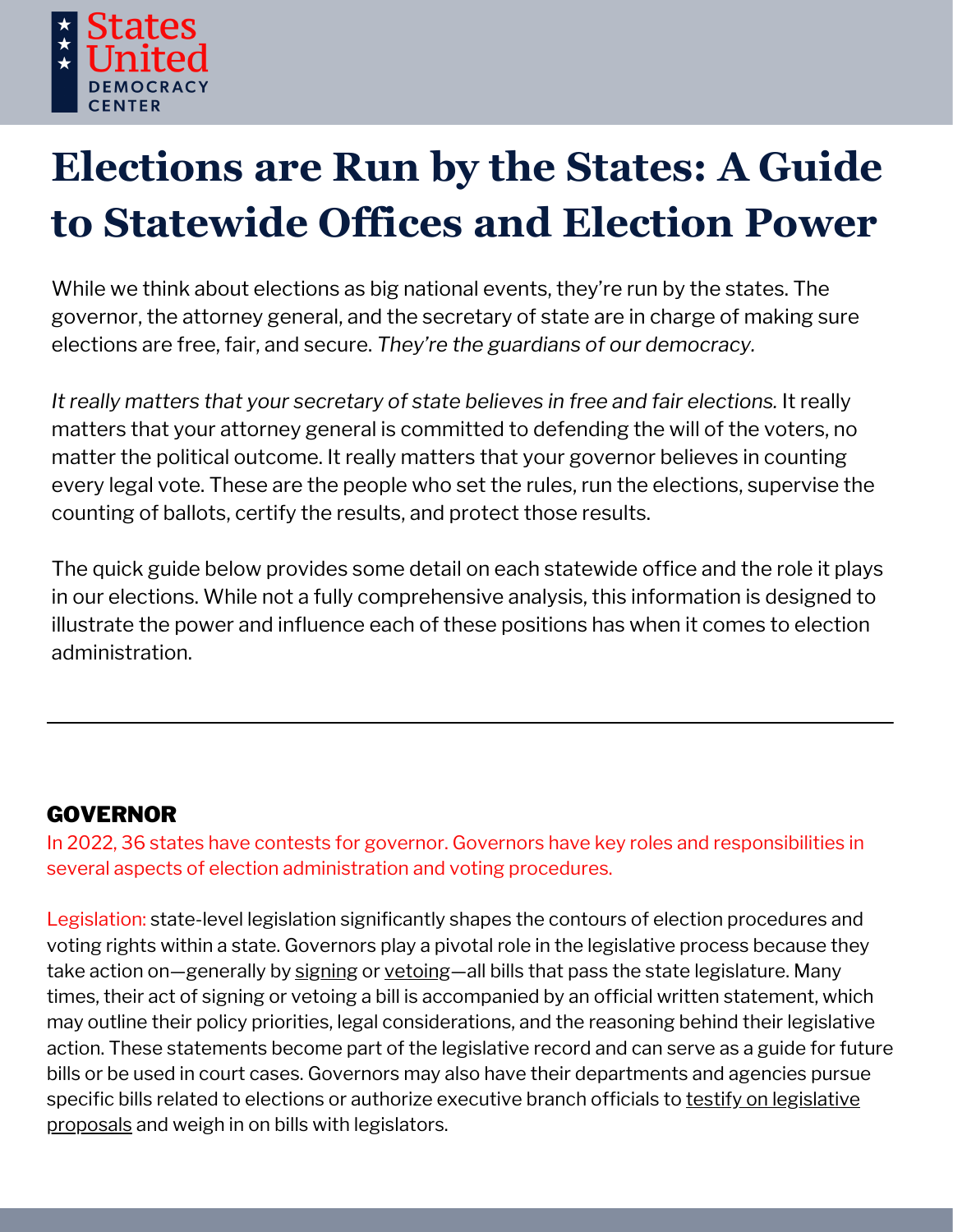Budget: governors submit proposed state budgets to the legislature, who then review, consider, and pass a budget for the governor's signature. In some states, governors have the power to issue line-item vetoes that eliminate or reduce [appropriations](https://apnews.com/article/pa-state-wire-business-bills-elections-government-and-politics-8400bdb8742fe7a04b3b469c7136b498) in the state budget. State budgets provide funding to the agencies that engage in enforcement of election laws (attorney general and sometimes local prosecuting agencies), election administration agencies (secretary of state or state election board or commission), and agencies that engage in voter registration functions (department of motor vehicles).

Executive action: governors can issue [executive](https://www.npr.org/2021/03/16/978009022/virginia-governor-clears-path-for-ex-convicts-to-regain-voting-rights) orders to create advisory or investigative committees and commissions, manage intergovernmental coordination, and in some [states](https://lawatlas.org/datasets/emergency-powers) in times of emergency, suspend existing state laws. In the election and voting arena, a governor could suspend election laws so that election officials can adapt to changing circumstances during a pandemic or natural disaster. Governors could also create a commission to study interagency cooperation and resources on election issues, such as implementing automatic voter registration across state agencies.

Appointment power: governors have the authority to appoint state [executives,](https://governor.hawaii.gov/newsroom/office-of-the-governor-news-release-governor-ige-appoints-holly-t-m-shikada-to-succeed-clare-connors-as-state-attorney-general/) board members, and commissioners, including individuals who have a role in election administration or oversight (such as state auditors). In many states, governors have the power to make appointments for judges that will hear subsequent challenges to state election laws and procedures. Many governors also have the power to appoint replacements for state constitutional officers, including the attorney general and [secretary](https://www.governor.pa.gov/newsroom/gov-wolf-names-leigh-m-chapman-new-acting-secretary-of-the-commonwealth/) of state, if the current officeholder leaves office.

Litigation: while the attorney general represents the state in litigation involving state laws, governors sometimes also hire their own outside [counsel](https://www.charlotteobserver.com/news/politics-government/article58758238.html) or have their in-house attorneys represent their interests in cases involving voting rights, election issues, and redistricting.

Redistricting: governors can be involved in the redistricting process in a variety of ways. In some states, the governor appoints [commissioners](https://governor.mo.gov/press-releases/archive/governor-parson-makes-appointments-house-and-senate-independent-bipartisan) to redistricting commissions, the governor may serve on a political redistricting commission with other state officials, or the redistricting process may require the governor to propose [backup](https://www.jacksonville.com/story/news/politics/state/2022/04/12/florida-legislative-leaders-defer-desantis-congressional-maps/7286892001/) district maps in the event of legislative deadlock or because of litigation.

Approval of state voting materials: in some states, the governor must review and approve statewide election guidance to local election officials before it is issued by the chief election official.

Presidential elections: governors are involved in the electoral college process because they issue certificates of [ascertainment](https://www.archives.gov/files/electoral-college/2020/ascertainment-michigan.pdf) to the electors for the candidate who wins the state's presidential election race. These certificates can play a critical role in tabulating electoral college votes in congress when disputes or challenges arise to a state's slate of electors.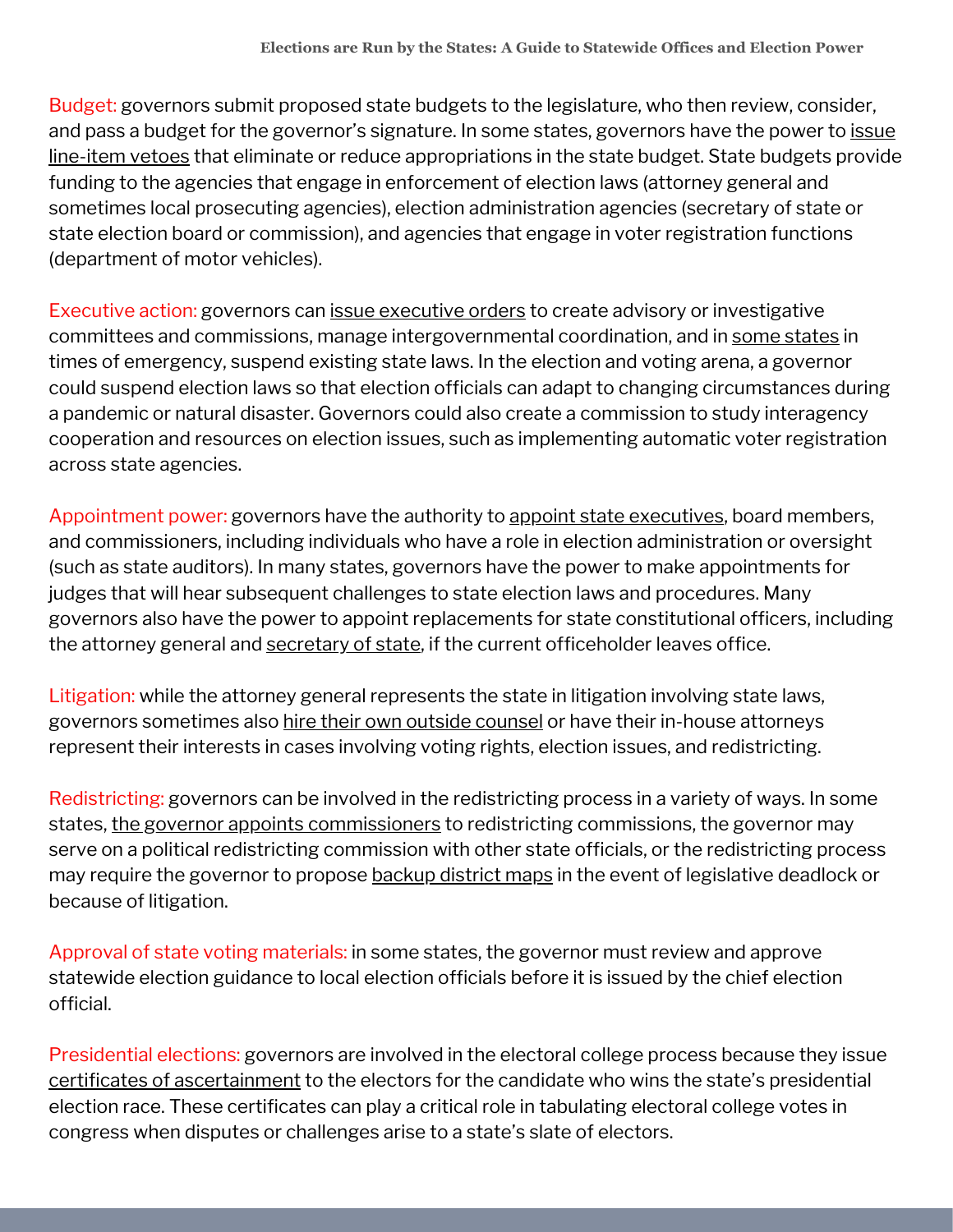## Key Takeaways

- The governor can sign or veto legislation and state budgets that shape the contour of state election procedures and financial resources for administering elections.
- The governor can issue executive orders to improve intergovernmental coordination on election issues or address emergency situations impacting elections.
- The governor can be a part of litigation impacting a state's election and voting laws or redistricting process.

#### Examples of pro-democracy actions a governor can take:

sign legislation that expands or [preserves](https://gov.nv.gov/News/Press/2021/Gov_signs_groundbreaking_legislation_expand_voting_access/) the freedom to vote; veto legislation that undermines the right to vote or facilitates election subversion; draw fair district maps as part of the state's redistricting process; propose state budgets that invest in election infrastructure and administration; appoint state officials who will advance pro-democracy policies; and issue certificates to [presidential](https://www.archives.gov/files/electoral-college/2020/vote-ohio.pdf) electors that reflect the official winner of the state's presidential race.

#### Examples of anti-democracy actions a governor can take:

veto (in full or part) state budgets that fund state election administration and enforcement; sign legislation that adds barriers to voters' access to the ballot box; increase partisanship in election administration or audits; underfund election officials; [subvert](https://statesuniteddemocracy.org/2022/05/19/dcitm-2022update/) official election results; draw district maps that constitute a political gerrymander or that deprive communities of equal democratic participation; and issue certificates to presidential electors who do not represent the official winner of the state's presidential race.

## STATE ATTORNEY GENERAL

In 2022, 30 states have elections for state attorney general. Attorneys general have key roles and responsibilities in several aspects of election administration, election law enforcement, and voting procedures.

Legislation: attorneys general can ask legislators to introduce election and voting rights bills and sometimes may sponsor bills themselves. They can also weigh in with a position on pending elections bills with legislators and the governor's office to share their policy and legal analysis of pending legislation and how these bills would impact their duties as the state's chief law enforcement official.

Budget: as head of a state agency, the attorney general has authority over the agency's budget, as appropriated by the legislature, and can [allocate](https://www.house.mi.gov/hfa/Archives/PDF/Briefings/GG_Atty_General_BudgetBriefing_fy20-21.pdf) funding along statutory parameters.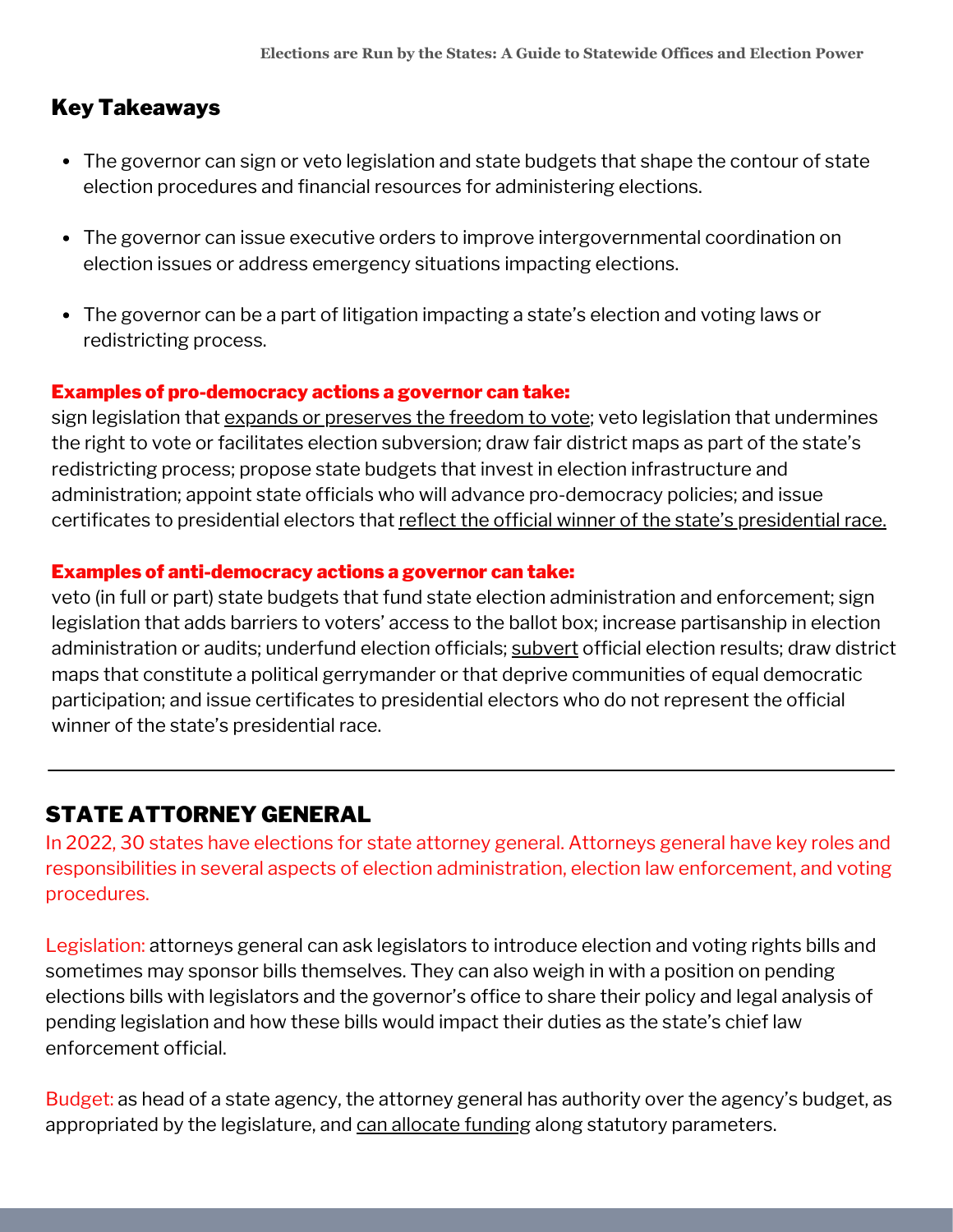Litigation: state constitutions and statutes provide attorneys general with the power to represent, defend, and enforce the legal interests of their states. Attorneys general represent the people– through state agencies and officials or directly on behalf of the state—in election and voting rightsrelated lawsuits that challenge or seek to enforce state election laws and procedures. They also defend the state's official election results from legal [challenges.](https://ago.mo.gov/home/news/2020/12/09/missouri-attorney-general-17-state-attorneys-general-file-amicus-brief-in-state-of-texas-supreme-court-voting-case) They can author or join friend-ofthe-court (amicus) briefs on cases involving election and voting issues. They also give legal advice to state election officials and agencies and can issue public [advisory](https://www.michigan.gov/ag/news/press-releases/2021/08/06/ag-nessel-opinion-office-of-auditor-general-does-not-have-authority-to-audit-county-clerks) opinions on election topics.

Chief law enforcement officer: in many states, the attorney general is the chief law enforcement officer. They have the authority to prosecute election-related crimes, including crimes relating to voting misconduct, voter intimidation, and voter suppression. Sometimes attorneys general issue guidance to local law enforcement leaders in advance of an election detailing new and existing rules governing [election-related](https://statesuniteddemocracy.org/2020/10/13/ags-actions-to-counter-intimidation/) law enforcement activity to ensure that voters can safely cast their ballots without intimidation and interference.

Ballot measures: in some [states](https://www.ohioattorneygeneral.gov/FAQ/Initiative-and-Referendum-FAQs#FAQ205), attorneys general review and approve ballot initiative language before it goes to voters so that voters receive fair, accurate, nonpartisan information about ballot measures. Ballot initiatives can include election topics (e.g., which community members are included in the franchise or early voting and vote-by-mail procedures).

Redistricting: in a few states, the attorney general serves as a part of the political redistricting commission.

Approval of state voting materials: in some states, the attorney general must review and [approve](https://tucson.com/news/state-and-regional/govt-and-politics/judge-arizona-ags-lawsuit-over-election-procedures-flawed/article_d8662d02-c808-11ec-afda-d38a4aed1789.html) statewide election guidance to local election officials before it is issued by the chief election official.

## Key Takeaways

- The attorney general defends state voting laws and election results in court.
- The attorney general is often the state's chief law enforcement officer and can take legal action to prevent or address voter intimidation or election misconduct.
- The attorney general can be involved in the ballot initiative process to ensure voters receive nonpartisan, accurate information about ballot measures.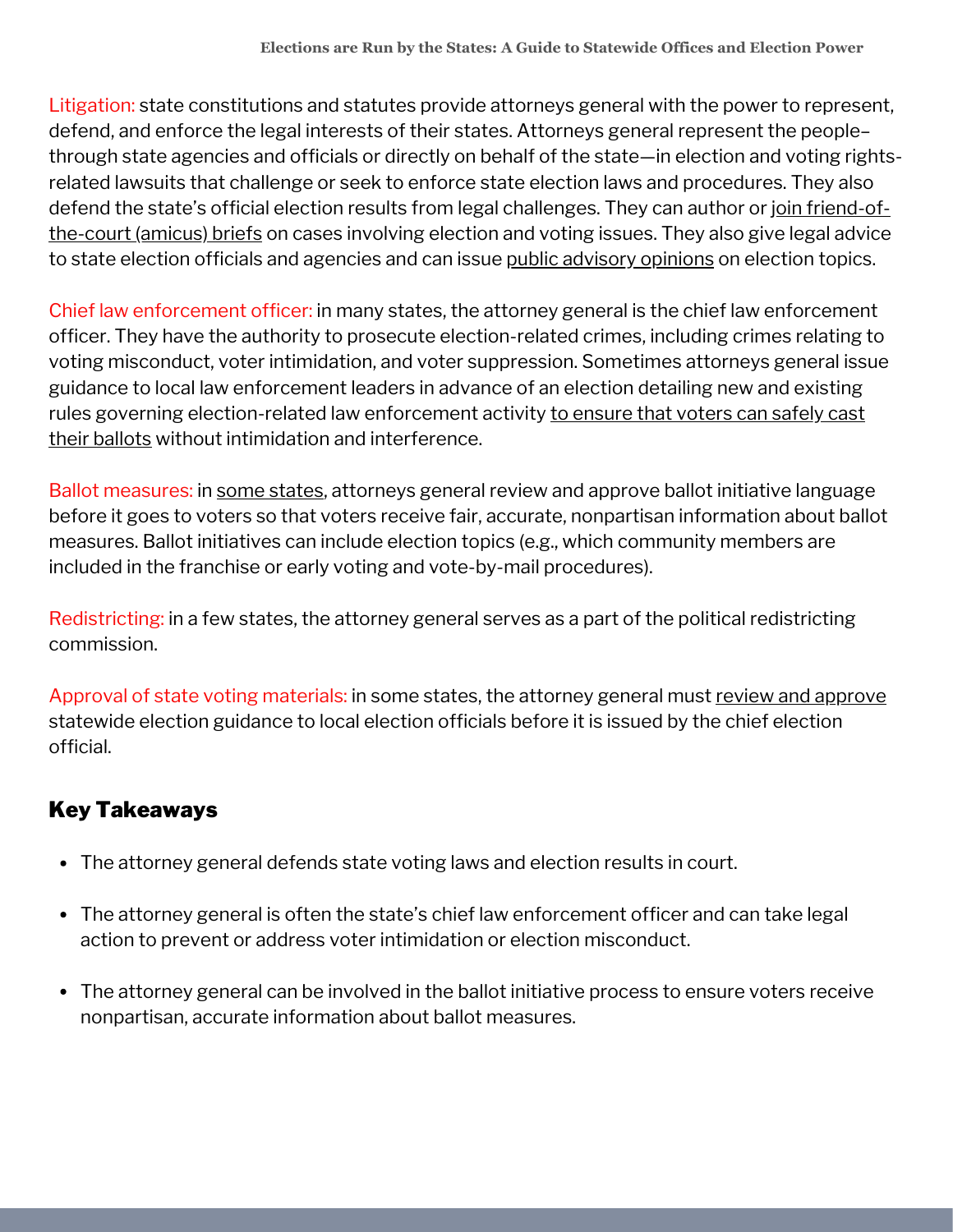#### Examples of pro-democracy actions an attorney general can take:

defend the state's official election results and pro-democracy voting procedures from legal challenges; defend the privacy of voters' personal [information](https://statesuniteddemocracy.org/2021/09/23/pa-lawsuit/) from disclosure in election investigations; defend voters from intimidation and suppressive conduct; investigate and prosecute illegal attempts to suppress the vote; and issue robust [guidance](https://www.njoag.gov/acting-attorney-general-platkin-issues-updated-guidance-on-law-enforcement-involvement-in-election-activities-and-protections-against-unlawful-voter-intimidation/) to local law enforcement detailing their role in safeguarding free, fair, and secure elections.

#### Examples of anti-democracy actions an attorney general can take:

pursue [unsubstantiated](https://www.texastribune.org/2020/12/11/texas-lawsuit-supreme-court-election-results/) lawsuits seeking to invalidate other states' official election results; fail to defend the state's pro-democracy voting laws and procedures from legal challenges; and fail to work in good faith with other state constitutional officers to approve election guidance materials.

## SECRETARY OF STATE

In 2022, 27 states have contests for secretary of state. Many, but not all, secretaries of state serve as the state's chief election official. [Secretaries](https://www.ncsl.org/research/elections-and-campaigns/election-administration-at-state-and-local-levels.aspx) of state have key roles and responsibilities in several aspects of voting procedures and election administration and certification.

Legislation: secretaries of state can ask legislators to introduce election and voting rights bills and sometimes they sponsor those bills. They can also weigh in with a [position](https://www.michigan.gov/sos/resources/press-releases/2021/05/19/secretary-benson-denounces-bills-based-on-the-big-lie) on pending electionrelated bills with legislators and the governor's office to share their policy and legal analysis of pending legislation and how these bills would impact voters and their own duties as the state's chief election official.

Budget: as head of a state agency, the secretary of state has authority over the agency's budget, as appropriated by the legislature, and can allocate funding along statutory parameters.

Litigation: in some instances, the secretary of state may be the client agency that the attorney general or outside counsel is representing in litigation over a state election law or procedure. The secretary of state may also bring affirmative litigation seeking declaratory or injunctive relief under state election law or procedure.

Ballot measures: in some states, the secretary of state oversees the ballot measure [qualification](https://www.sos.ca.gov/elections/ballot-measures/how-qualify-initiative) process. All qualified measures then appear on voters' ballots, which can include election, redistricting, and voting-related initiatives.

Redistricting: in a few states, the secretary of state serves as a part of the political redistricting commission or administers the public application process for redistricting commissioners.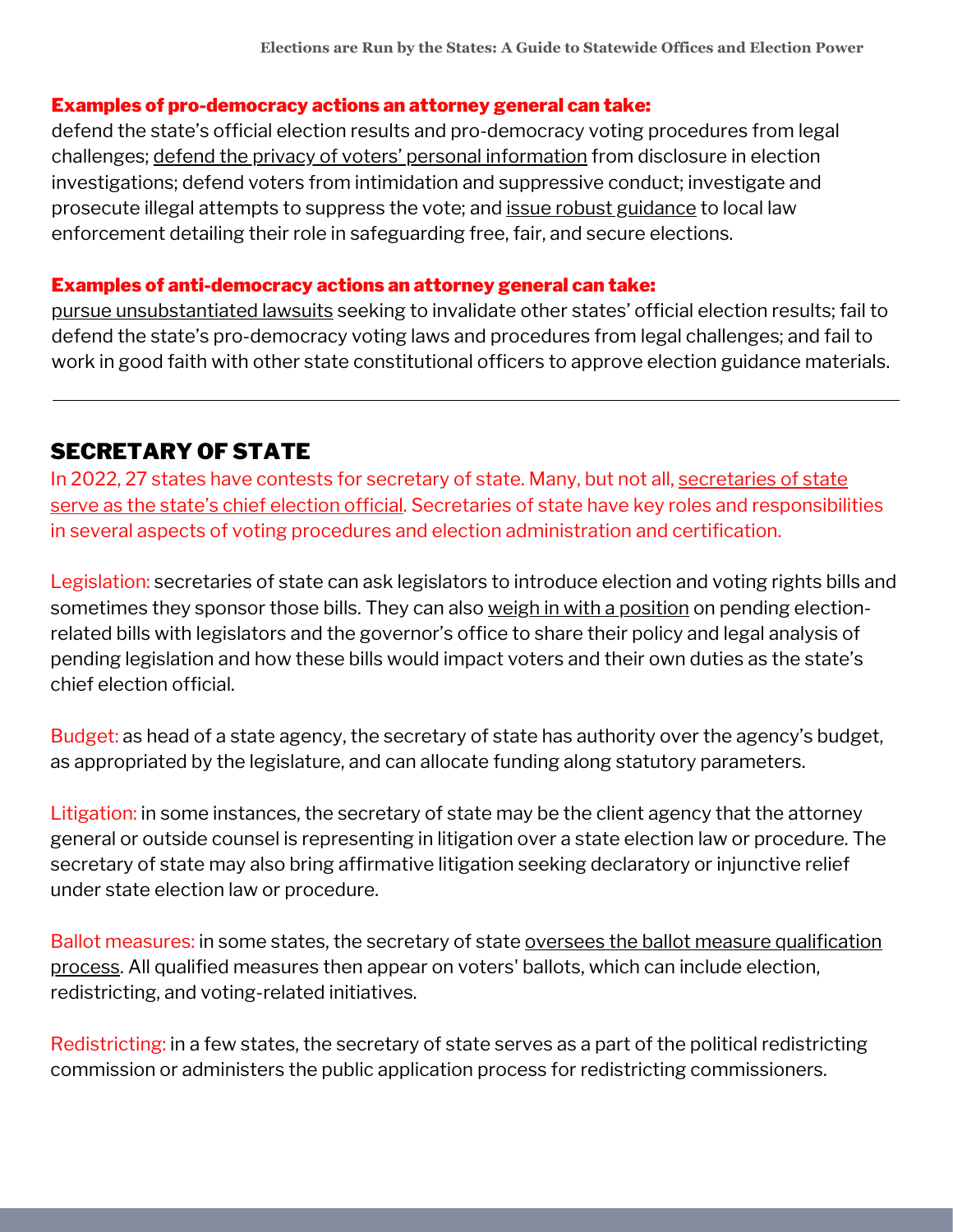Administration and implementation: in states where the secretary of state is the chief election official, they oversee elections within the state to ensure they comply with all applicable laws, they work to safeguard the security and integrity of the voting process through cybersecurity and emergency planning initiatives, and they provide administrative and technical support for county and local election officials. Secretaries of state may also have a role in [certifying](https://www.reuters.com/world/us/pennsylvania-decertifies-countys-voting-machines-after-2020-audit-2021-07-21/) voting systems for use in the state; conducting logic and accuracy testing of voting equipment before and/or after each election; guiding ballot design; administering and maintaining statewide voter registration databases; tracking and disseminating statewide voter registration statistics; developing and publishing voter education materials; providing and staffing public voter information hotlines; creating and distributing ballot guides detailing the candidates and measures on upcoming ballots; processing vote-by-mail applications; and [certifying](https://abcnews.go.com/Politics/georgia-secretary-state-certifies-election-results-making-biden/story?id=74315511) the official state election results. They may also liaise and enter into agreements with other state agencies that offer voter services, such as automatic voter registration services at the department of motor vehicles.

# Key Takeaways

The secretary of state administers and oversees state election administration, including:

- Voting systems certification and logic and accuracy testing.
- Voter registration procedures and databases.
- Vote by mail applications.
- Voter education materials and hotlines.
- Guidance and support to local election officials.
- Certification of election results.

## Examples of pro-democracy actions a secretary of state can take:

defend the state's official election results from legal [challenges;](https://www.reuters.com/world/us/vermont-kentucky-some-republicans-expand-voting-access-2021-2021-06-07/) request and advocate for legislation to expand voter access and voting options; robustly implement state voting right laws to ensure voters have access to the franchise and that election results are accurate and secure; issue election guidance to local election officials detailing how they can safely and securely administer elections in accordance with state law; perform rigorous, methodologically-sound election reviews and professional audits; and certify election results that reflect the official winners of the election.

## Examples of anti-democracy actions a secretary of state can take:

examples of [anti-democracy](https://www.texastribune.org/2021/12/31/secretary-state-texas-election-audit/) actions a secretary of state can take: engage in unprofessional or partisan reviews of election results; fail to issue election guidance or issue guidance that restricts voter access in contravention of applicable laws; advocate for legislation that adds barriers to voter access and voting options; and certify election results that do not reflect the official winners of the election.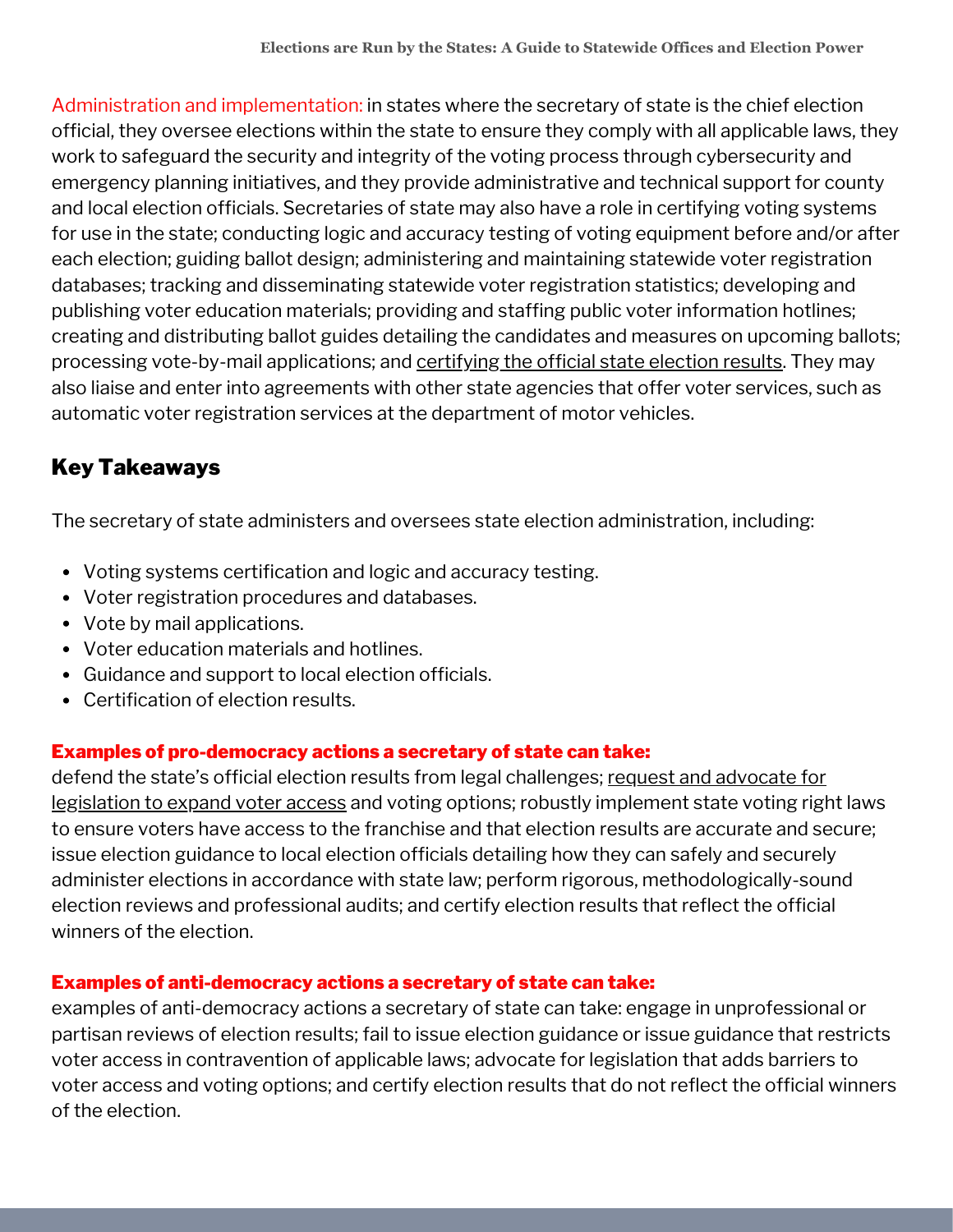# HOW DO THESE STATEWIDE OFFICES WORK TOGETHER?

State constitutions and laws distribute election administration and voting rights enforcement powers and duties to the governor, attorney general, and secretary of state. Effective election administration that protects the will of the voters benefits from productive collaboration and coordination across these constitutional offices. Similarly, these officials can work together or at cross-purposes to undermine or interfere with free, fair, and secure elections.

Appointments: in many states, if an attorney general or secretary of state departs before the end of their term, the governor has the power to appoint their replacement. In other states, the governor always appoints the attorney general or secretary of state. This potential appointment power gives a governor significant opportunity to shape who has a role in statewide election administration and voting rights enforcement and what priorities they have for that office. For example, in 2021, the governor of California had the opportunity to appoint over the course of just a few months a new [secretary](https://www.gov.ca.gov/2021/01/18/governor-newsom-formally-appoints-alex-padilla-to-the-u-s-senate-and-nominates-dr-shirley-weber-as-secretary-of-state/) of state and an [attorney](https://www.gov.ca.gov/2021/03/24/governor-newsom-to-submit-assemblymember-rob-bontas-nomination-for-attorney-general-to-the-state-legislature/) general when the current officeholders departed for federal appointments or elected office. Additionally, in 2022, the governor of Florida appointed a replacement secretary of state who would not answer whether he believed President Biden had fairly won the presidential election in 2020.

Budget and state funding: governors can advance their election priorities by submitting state budget proposals that include election investments for legislative consideration. For example, the governor of Wisconsin proposed [implementing](https://doa.wi.gov/budget/SBO/2021-23%20Executive%20Budget%20Complete%20Document.pdf) and funding automatic voter registration, but the legislature did not include this funding in the budget they passed. In some states, governors can issue line-item vetoes, also known as reductions, in the state budget passed by the legislature. This provides the governor with an opportunity to influence how much state funding is appropriated to other constitutional officers who have a role in election administration and voting rights enforcement. Those officers then use their role as head of their agencies to determine how to allocate and utilize these state funds to fulfil their official duties.

Implementation: in states where the governor and/or attorney general must sign off on election guidance documents from the secretary of state, disagreements can devolve into litigation and delays in the dissemination of information local election officials need to administer the elections. In Arizona, despite approving an updated elections procedures manual in 2019, the attorney general failed to work in good faith with the secretary of state to approve an updated manual in 2021, and then [brought](https://www.azcentral.com/story/news/politics/arizona/2022/04/29/mark-brnovich-katie-hobbs-face-off-court-elections-manual-dispute/9576333002/) a lawsuit demanding issuance of a revised manual with significant changes in the middle of the 2022 election cycle.